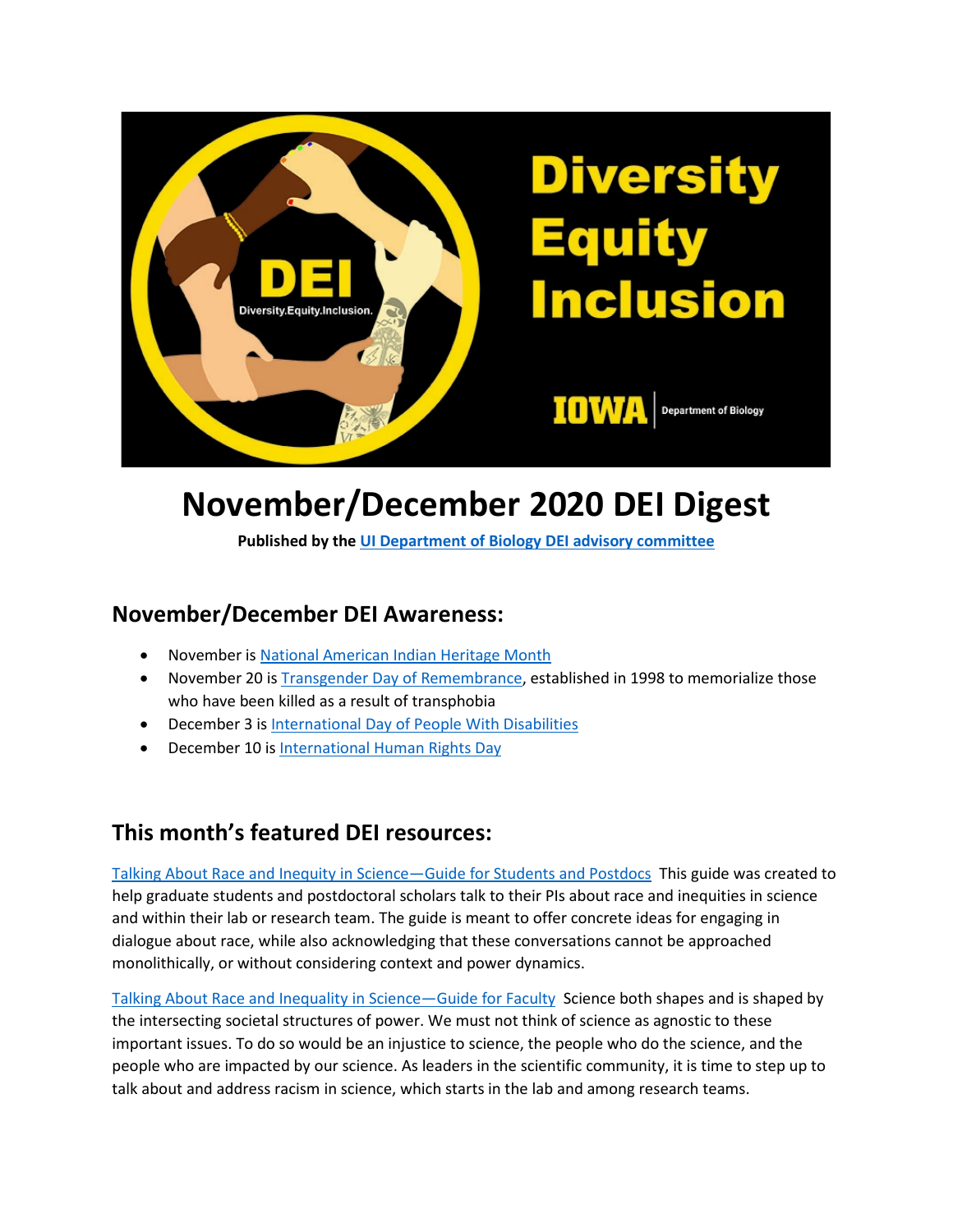## **Upcoming DEI Virtual Events:**

*Events are open to all faculty, staff, graduate and undergraduate students, unless otherwise noted.*

| Date and time TBD:     | Biology DEI Book Club: This is a new club created by Biology Graduate<br>Students. All students, staff, and faculty are welcome to join. Sign up<br>here.                                                                                                                                                                                                                                                                                                         |
|------------------------|-------------------------------------------------------------------------------------------------------------------------------------------------------------------------------------------------------------------------------------------------------------------------------------------------------------------------------------------------------------------------------------------------------------------------------------------------------------------|
| Thursday, November 19: | Virtual Film Screening: PICTURE A SCIENTIST chronicles the groundswell<br>of researchers who are writing a new chapter for women scientists.<br>Biologist Nancy Hopkins, chemist Raychelle Burks, and geologist Jane<br>Willenbring lead viewers on a journey deep into their own experiences in<br>the sciences, ranging from brutal harassment to years of subtle slights.<br>Film and discussion link will be provided to those who RSVP at the link<br>above. |
| Thursday, November 19: | Striving for racial justice in academic biology (SABER) seminar: <b>Black</b><br>women and belongingness: An interrogation of STEM education as a<br>white, patriarchal space                                                                                                                                                                                                                                                                                     |
| Tuesday, December 1:   | Striving for racial justice in academic biology (SABER) seminar: An<br>exploratory investigation of the experiences of Black immigrant women<br>in undergraduate STEM                                                                                                                                                                                                                                                                                             |
| Tuesday, December 8:   | Latinx/a/o Student Support A shared space for Latinx/a/o graduate and<br>undergraduate students to be in community                                                                                                                                                                                                                                                                                                                                                |

### **Upcoming DEI Virtual Training:**

*Staff, faculty, and graduate students: Registration for courses listed below can be found in UI Employee Self Service under My Career/My Training. Once there, click on Enroll in Courses tab.*

*Undergraduates: please email [diversity-resources@uiowa.edu](mailto:diversity-resources@uiowa.edu) to learn more and register for courses listed below.* 

| Thursday, November 19: | National Coalition Building Institute (NCBI): Building Effective<br><b>Relationships Across Difference</b>                                          |
|------------------------|-----------------------------------------------------------------------------------------------------------------------------------------------------|
| Monday, November 30:   | Book talk with Rhondda Robinson Thomas, author of Call My Name,<br>Clemson: Documenting the Black Experience in an American University<br>Community |
| Wednesday, December 2: | Building University of Iowa Leadership for Diversity (BUILD) and the<br>Center for Teaching: Equitable and Inclusive Pedagogy in the Classroom      |